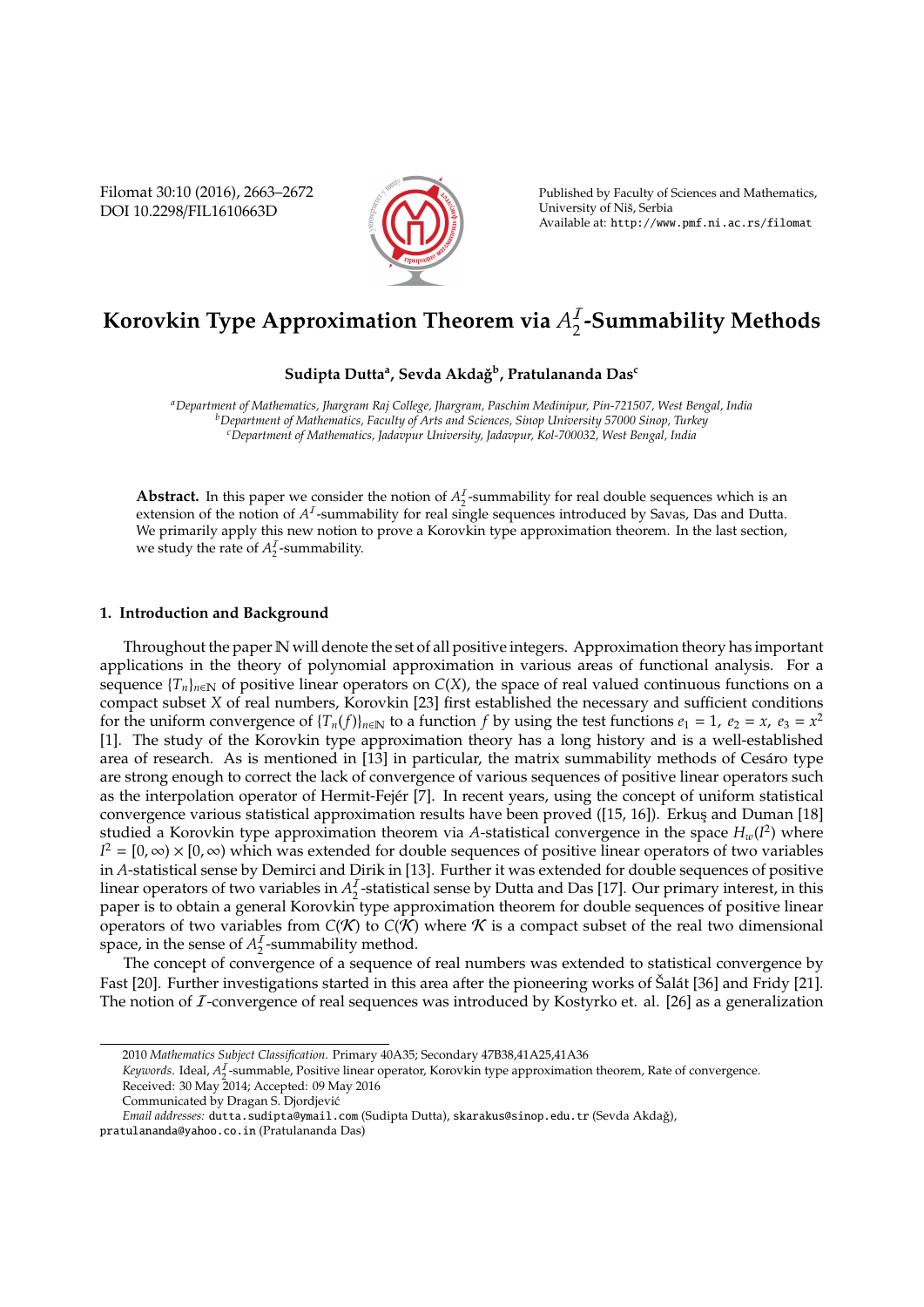of statistical convergence using the notion of ideals (see [4–6] for further references). Later the idea of I-convergence was also studied in topological spaces in [27]. On the other hand statistical convergence was generalized to *A*-statistical convergence by Kolk ([24, 25]). Later a lot of works have been done on matrix summability and *A*-statistical convergence (see [2, 3, 8, 9, 11, 12, 19, 22, 24, 25, 28, 32, 33, 37]). In particular very recently in [38] and [39] the two above mentioned approaches were unified and the very present and tion of  $A^I$ -statistical convergence and  $A^I$ -summability was introduced and studied. In this paper we consider an extension of this notion to double sequences, namely  $A_2^I$  $\frac{1}{2}$ -summability convergence.

A real double sequence  $\{x_{mn}\}_{m,n\in\mathbb{N}}$  is said to be convergent to *L* in Pringsheim's sense if for every  $\varepsilon > 0$  there exists  $N(\varepsilon) \in \mathbb{N}$  such that  $|x_{mn} - L| < \varepsilon$  for all  $m, n > N(\varepsilon)$  and denoted by  $\lim_{m,n} x_{mn} = L$ ([34]). A double sequence is called bounded if there exists a positive number *M* such that  $|x_{mn}| \le M$  for all  $(m, n) \in \mathbb{N} \times \mathbb{N}$ . A real double sequence  $\{x_{mn}\}_{m,n \in \mathbb{N}}$  is statistically convergent to *L* if for every  $\varepsilon > 0$ ,  $\left|\frac{m \leq j, n \leq k : |x_{mn} - L| \geq \varepsilon\}\right|$ 

lim *j*,*k jk* <sup>=</sup> 0 ([29–31]).

Recall that a family  $\mathcal{I} \subset 2^Y$  of subsets of a nonempty set *Y* is said to be an ideal in *Y* if (*i*)*A*, *B*  $\in$  *I* implies *A* ∪ *B* ∈ *I*; (*ii*)*A* ∈ *I*, *B* ⊂ *A* implies *B* ∈ *I*, while an admissible ideal *I* of *Y* further satisfies {*x*} ∈ *I* for each *x* ∈ *Y*. If *I* is a non-trivial proper ideal in *Y* (i.e. *Y* ∉ *I*, *I* ≠ {*Ø*}) then the family of sets  $F(I) = \{M \subset Y : I \neq I\}$ there exists  $A \in I : M = Y \setminus A$  is a filter in *Y*. It is called the filter associated with the ideal *I*. A non-trivial ideal *I* of  $\mathbb{N} \times \mathbb{N}$  is called strongly admissible if  $\{i\} \times \mathbb{N}$  and  $\mathbb{N} \times \{i\}$  belong to *I* for each  $i \in \mathbb{N}$ . It is evident that a strongly admissible ideal is admissible also. Let  $I_0 = \{A \subset \mathbb{N} \times \mathbb{N} : \text{there is } m(A) \in \mathbb{N} \text{ such that } i, j \geq 1\}$ *m*(*A*)  $\implies$  (*i*, *j*) ∉ *A*}. Then  $I_0$  is a non-trivial strongly admissible ideal [10]. Let *A* = ( $a_{nk}$ ) be a non-negative regular matrix. For an ideal *I* of N a sequence  $\{x_n\}_{n\in\mathbb{N}}$  is said to be  $A^I$ -statistically convergent to *L* if for any  $\varepsilon > 0$  and  $\delta > 0$ ,

$$
\left\{ n \in \mathbb{N} : \sum_{k \in K(\varepsilon)} a_{nk} \ge \delta \right\} \in \mathcal{I}
$$

where *K*(*ε*) = {*k* ∈ **N** :  $|x_k - L|$  ≥ *ε*} ([38, 39]).

Let *A* = ( $a_{jkmn}$ ) be a four dimensional summability matrix. For a given double sequence { $x_{mn}$ }<sub>*m,n*∈N</sub>, the *A*-transform of *x*, denoted by  $Ax := ((Ax)_{ik})$ , is given by

$$
(Ax)_{jk} = \sum_{(m,n)\in \mathbb{N}^2} a_{jkmn} x_{mn}
$$

provided the double series converges in Pringsheim sense for every  $(j, k) \in \mathbb{N}^2$ . In 1926, Robison [35] presented a four dimensional analog of the regularity by considering an additional assumption of boundedness. This assumption was made because a convergent double sequence is not necessarily bounded.

Recall that a four dimensional matrix  $A = (a_{ikmn})$  is said to be RH-regular if it maps every bounded convergent double sequence into a convergent double sequence with the same limit. The Robison-Hamilton conditions state that a four dimensional matrix  $A = (a_{jkmn})$  is RH-regular if and only if

(i) 
$$
\lim_{j,k} a_{jkmn} = 0
$$
 for each  $(m, n) \in \mathbb{N}^2$ ,

$$
(ii) \quad \lim_{j,k}\sum_{(m,n)\in\mathbb{N}^2}a_{jkmn}=1,
$$

$$
(iii) \quad \lim_{j,k} \sum_{m \in \mathbb{N}} |a_{jkmn}| = 0 \text{ for each } n \in \mathbb{N},
$$

$$
(iv) \quad \lim_{j,k}\sum_{n\in\mathbb{N}}|a_{jkmn}|=0 \text{ for each } m\in\mathbb{N},
$$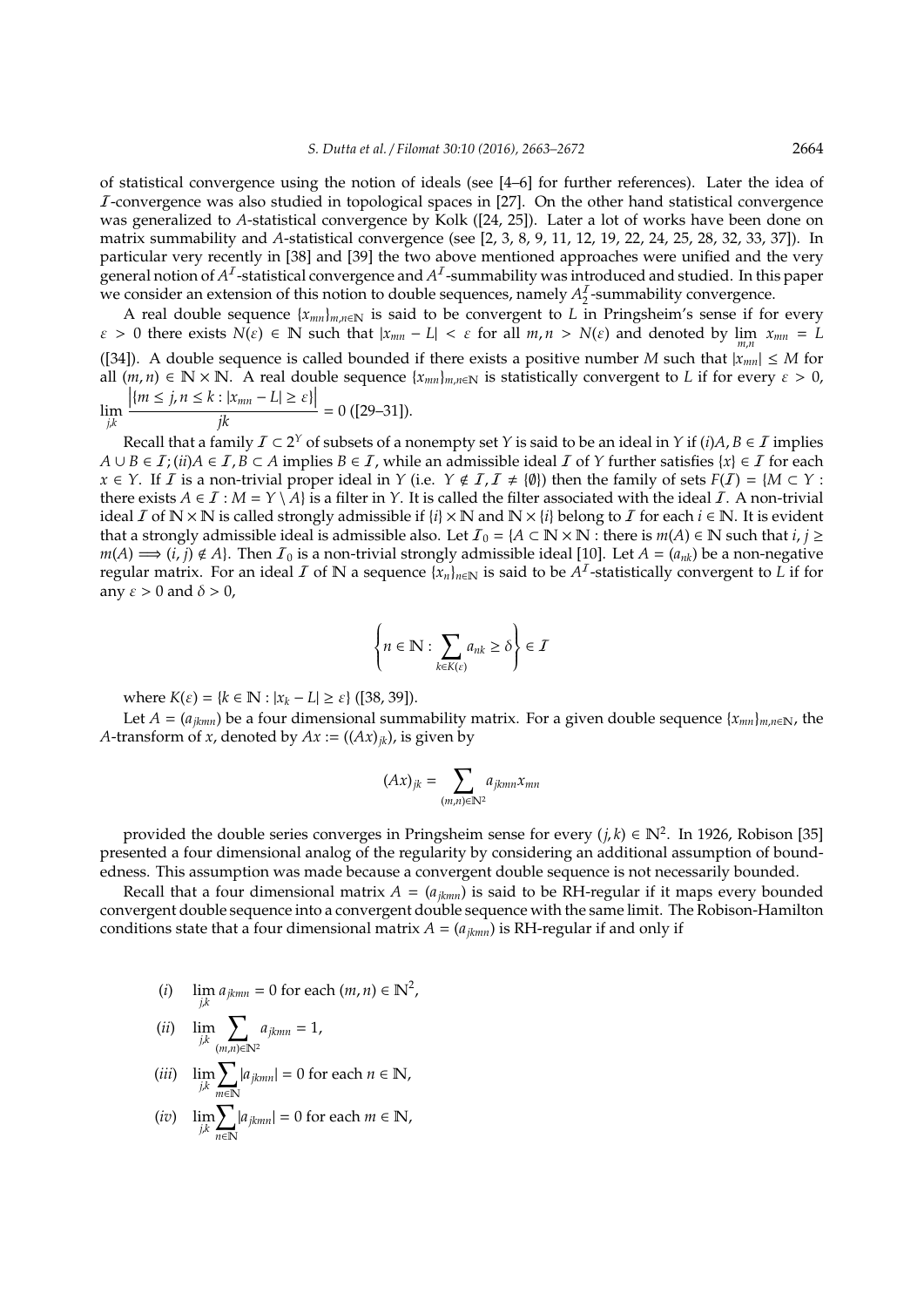(*v*)  $\sum$ (*m*,*n*)∈N<sup>2</sup>  $|a_{jkmn}|$  is convergent for each  $(j, k) \in \mathbb{N}^2$ ,

(*vi*) there exist finite positive integers  $M_0$  and  $N_0$  such that  $\sum_{i=1}^{n}$ *m*,*n*>*N*<sup>0</sup>  $|a_{jkmn}| < M_0$ 

holds for every  $(j, k) \in \mathbb{N}^2$ .

Let  $A = (a_{jkmn})$  be a nonnegative RH-regular summability matrix and let  $K \subset \mathbb{N}^2$ . Then the A-density of *K* is given by

$$
\delta_A^{(2)}\{K\} = \lim_{j,k} \sum_{(m,n)\in K} a_{jkmn}
$$

provided the limit exists. A real double sequence  $x = \{x_{mn}\}_{m,n \in \mathbb{N}}$  is said to be *A*-statistically convergent to a number *L* if for every  $\varepsilon > 0$ 

$$
\delta_A^{(2)}\{(m,n)\in\mathbb{N}^2 : |x_{mn} - L| \geq \varepsilon\} = 0.
$$

We denote  $\mathcal{I}_{\delta_A^{(2)}} = \left\{C \subset \mathbb{N}^2 : \delta_A^{(2)}\right\}$  $A^{(2)}(C) = 0$  which is an admissible ideal in  $\mathbb{N} \times \mathbb{N}$ . Throughout this paper we use the symbol  $I$  as a non-trivial strongly admissible ideal on  $N \times N$ .

## **2. A Korovkin Type Approximation Theorem**

Recently the concept of  $A<sup>I</sup>$ -summability for real single sequences has been introduced by Savas, Das and Dutta [38, 39] which are strictly weaker than the notion of statistical summability. In this paper we consider the following natural extension of these summability for real double sequences.

The following definition is due to E. Savas (who has informed about it in a personal communication).

**Definition 2.1.** *A real double sequence*  $x = \{x_{m,n}\}_{m,n \in \mathbb{N}}$  *is said to be*  $\mathcal{I}_2$ -statistically convergent to L if for each  $\varepsilon > 0$ *and*  $\delta > 0$ *,* 

$$
\left\{(j,k)\in\mathbb{N}^2:\tfrac{1}{jk}|\{m\leq j,n\leq k:|x_{mn}-L|\geq \varepsilon\}|\geq \delta\right\}\in\mathcal{I}.
$$

We now introduce the main definition of this paper.

**Definition 2.2.** *Let A* = (*ajkmn*) *be a nonnegative RH-regular summability matrix. Then a real double sequence*  $x = \{x_{mn}\}_{m,n \in \mathbb{N}}$  *is said to be*  $A_2^T$ *-statistically convergent to a number L if for every*  $\varepsilon > 0$  *and*  $\delta > 0$ *,* 

$$
\left\{(j,k)\in\mathbb{N}^2:\sum_{(m,n)\in K_2(\varepsilon)}a_{jkmn}\geq\delta\right\}\in\mathcal{I}
$$
  
where  $K_2(\varepsilon) = \{(m,n)\in\mathbb{N}^2:\ |x_{mn}-L|\geq\varepsilon\}.$ 

**Definition 2.3.** *Let A* = (*ajkmn*) *be a nonnegative RH-regular summability matrix. Then a real double sequence*  $x = \{x_{mn}\}_{m,n \in \mathbb{N}}$  *is said to be*  $A_2^T$ -summable to a number L if for every  $\varepsilon > 0$ ,

 $\{(j,k)\in\mathbb{N}^2:|(Ax)_{j,k}-L|\geq \varepsilon\}\in\mathcal{I}.$ 

(*m*,*n*)∈N<sup>2</sup>

 $\int$ Thus  $x = \{x_{mn}\}_{m,n \in \mathbb{N}}$  is  $A_2^I$ -summable to a number L if and only if  $(Ax)_{j,k}$  is  $I_2$ -convergent to L. In this case, we *write*  $I_2$ - $\lim_{j,k}$  $\bm{\nabla}$  $a_{jkmn}x_{mn} = L.$ 

It should be noted that, if we take  $I = I_d$ , the set of all subsets of  $N \times N$  with natural density zero, then  $A^I$ <sub>2</sub> 2 -summability reduces to the notion of statistical *A*-summability.

Now we prove the the following relation between  $A_2^I$  $\frac{1}{2}$ -summability and  $A_2^I$  $\frac{1}{2}$ -statistical convergence.

**Theorem 2.4.** If a double sequence is bounded and  $A_2^I$ -statistically convergent to L then it is  $A_2^I$ -summable to L.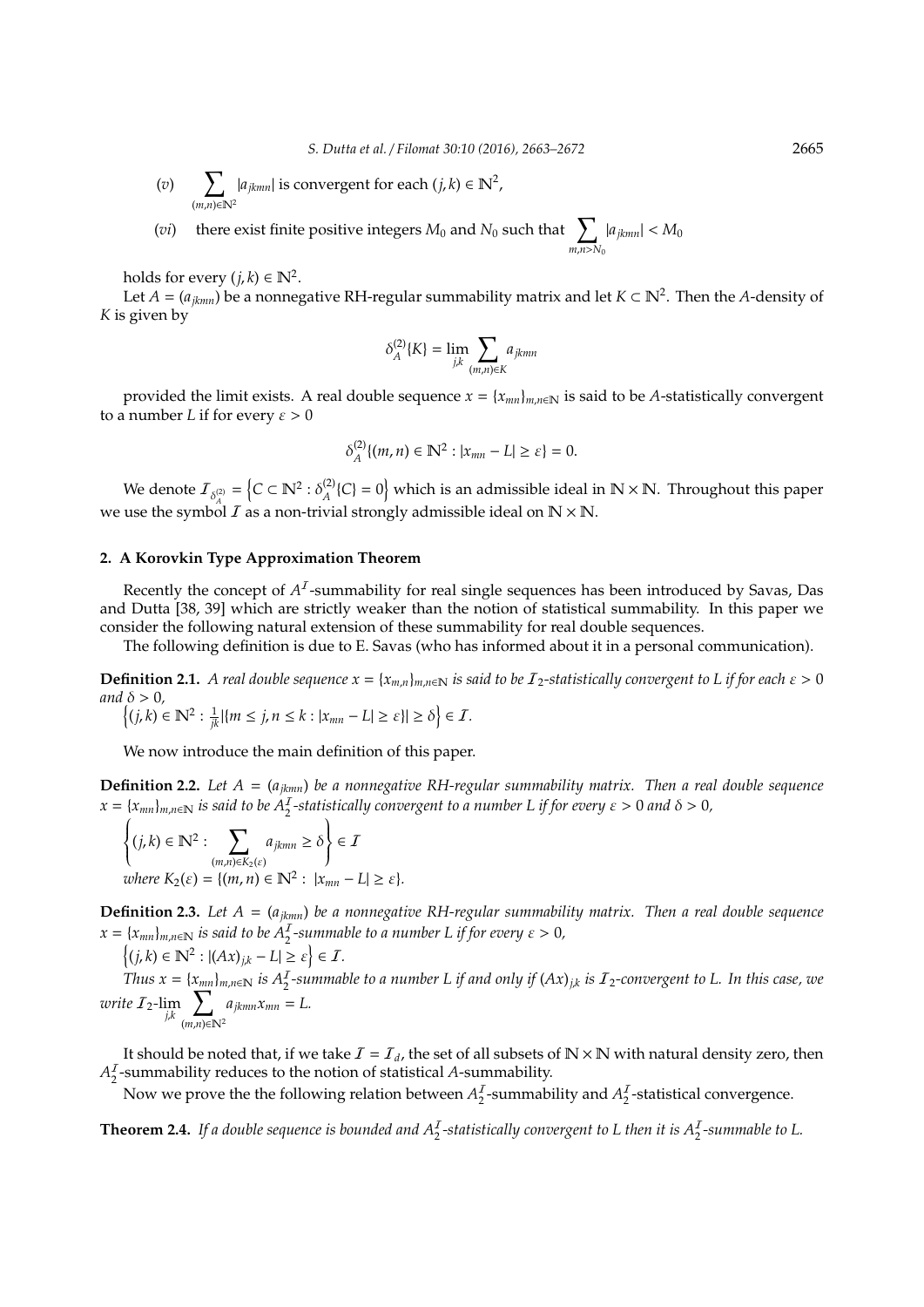*Proof.* Let  $x = \{x_{mn}\}_{m,n \in \mathbb{N}}$  be bounded and  $A_2^I$  $\frac{Z}{2}$ -statistically convergent to *L* and for  $\varepsilon > 0$ , let  $K(\frac{\varepsilon}{2}) := \{(m, n) \in$  $\mathbb{N}^2$ :  $|x_{mn} - L| \ge \frac{\varepsilon}{2}$ . Then

$$
|(Ax)_{j,k} - L| \leq \left| \sum_{(m,n) \in \mathbb{N}^2} a_{jkmn}(x_{mn} - L) \right| + |L| \left| \sum_{(m,n) \in \mathbb{N}^2} a_{jkmn} - 1 \right|
$$
  
\n
$$
\leq \left| \sum_{(m,n) \notin K(\frac{\varepsilon}{2})} a_{jkmn}(x_{mn} - L) \right| + \left| \sum_{(m,n) \in \mathbb{N}^2} a_{jkmn}(x_{mn} - L) \right|
$$
  
\n
$$
+ |L| \left| \sum_{(m,n) \in \mathbb{N}^2} a_{jkmn} - 1 \right|
$$
  
\n
$$
\leq \frac{\varepsilon}{2} \sum_{(m,n) \notin K(\frac{\varepsilon}{2})} a_{jkmn} + \sup_{(m,n) \in \mathbb{N}^2} |x_{mn} - L| \sum_{(m,n) \in K(\frac{\varepsilon}{2})} a_{jkmn}
$$
  
\n
$$
+ |L| \left| \sum_{(m,n) \in \mathbb{N}^2} a_{jkmn} - 1 \right|
$$

Then since  $x = \{x_{mn}\}_{m,n \in \mathbb{N}}$  is  $A_2^T$ 2 -statistically convergent to *L* and the matrix *A* is a RH-regular matrix so  $\{(j,k)\in\mathbb{N}^2: |(Ax)_{j,k}-L|\geq \varepsilon\}\in\mathcal{I}$  and this consequently implies that *x* is  $A_2^{\mathcal{I}}$  $\frac{1}{2}$ -summable to L.

The next example disproves the converse of the Theorem 2.1.

**Example 2.5.** Let *I* be a non-trivial strongly admissible ideal of  $N \times N$ . Choose an infinite subset C = { $(p_i, q_i)$  :  $i \in N$ } *from*  $\tilde{I}$  where  $p_i \neq q_i$ ,  $p_1 < p_2 < ...$ , and  $q_1 < q_2 < ...$  . Let  $\{u_{mn}\}_{m,n \in \mathbb{N}}$  be given by

$$
u_{mn} = \begin{cases} 1 & m, n \text{ are even} \\ 0 & otherwise. \end{cases}
$$

*Let*  $A = (a_{jkmn})$  *be given by* 

$$
a_{jkmn} = \begin{cases} \frac{1}{4} & \text{if } (j,k) \neq (p_i, q_i) \text{ for any } i \in \mathbb{N}, \ m = j^2, j^2 + 1, n = k^2, k^2 + 1\\ 1 & \text{if } j = p_i, \ k = q_i, \ m = p_i^2, \ n = q_i^2\\ 0 & \text{otherwise.} \end{cases}
$$

*Now*

$$
y_{jk} = \sum_{(m,n)\in\mathbb{N}^2} a_{jkmn} u_{mn} = \begin{cases} \frac{1}{4} & \text{if } (j,k) \neq (p_i, q_i) \text{ for any } i \in \mathbb{N} \\ 0 & \text{if } j = p_i, \ k = q_i, \ m = p_i^2, \ n = q_i^2 \text{ are odd} \\ 1 & \text{if } j = p_i, \ k = q_i, \ m = p_i^2, \ n = q_i^2 \text{ are even.} \end{cases}
$$

Let  $\varepsilon > 0$  be given. Then  $\{(j,k) \in \mathbb{N}^2 : |y_{j,k} - \frac{1}{4}| \geq \varepsilon\} = C \in I$ . Then the sequence  $\{u_{mn}\}_{m,n \in \mathbb{N}}$  is  $A_2^I$ -summable to  $\frac{1}{4}$ . *Again for*  $0 < \varepsilon < \frac{1}{4}$ ,  $K_2(\varepsilon) = \{(m, n) \in \mathbb{N}^2 : |u_{mn} - \frac{1}{4}| \ge \varepsilon\} = \mathbb{N} \times \mathbb{N}$ . Therefore

$$
\sum_{(m,n)\in K_2(\varepsilon)} a_{jkmn} = \frac{1}{4} \text{ for all } (i,j)\in (\mathbb{N}\times\mathbb{N})\setminus C.
$$

*Consequently for*  $0 < \delta < \frac{1}{4}$ , ( $\mathbb{N} \times \mathbb{N}$ ) \  $C \subset$  $\left\{\right.$  $\overline{\mathcal{L}}$  $(i, j) \in \mathbb{N}^2:$   $\sum$  $(m,n) \in K_2(\varepsilon)$  $a_{jkmn} \geq \delta$  $\left.\rule{0pt}{2.5pt}\right\}$  $\int$ *. This shows that* {*umn*}*m*,*n*∈<sup>N</sup> *is not*

 $A_2^I$ 2 *-statistically convergent.*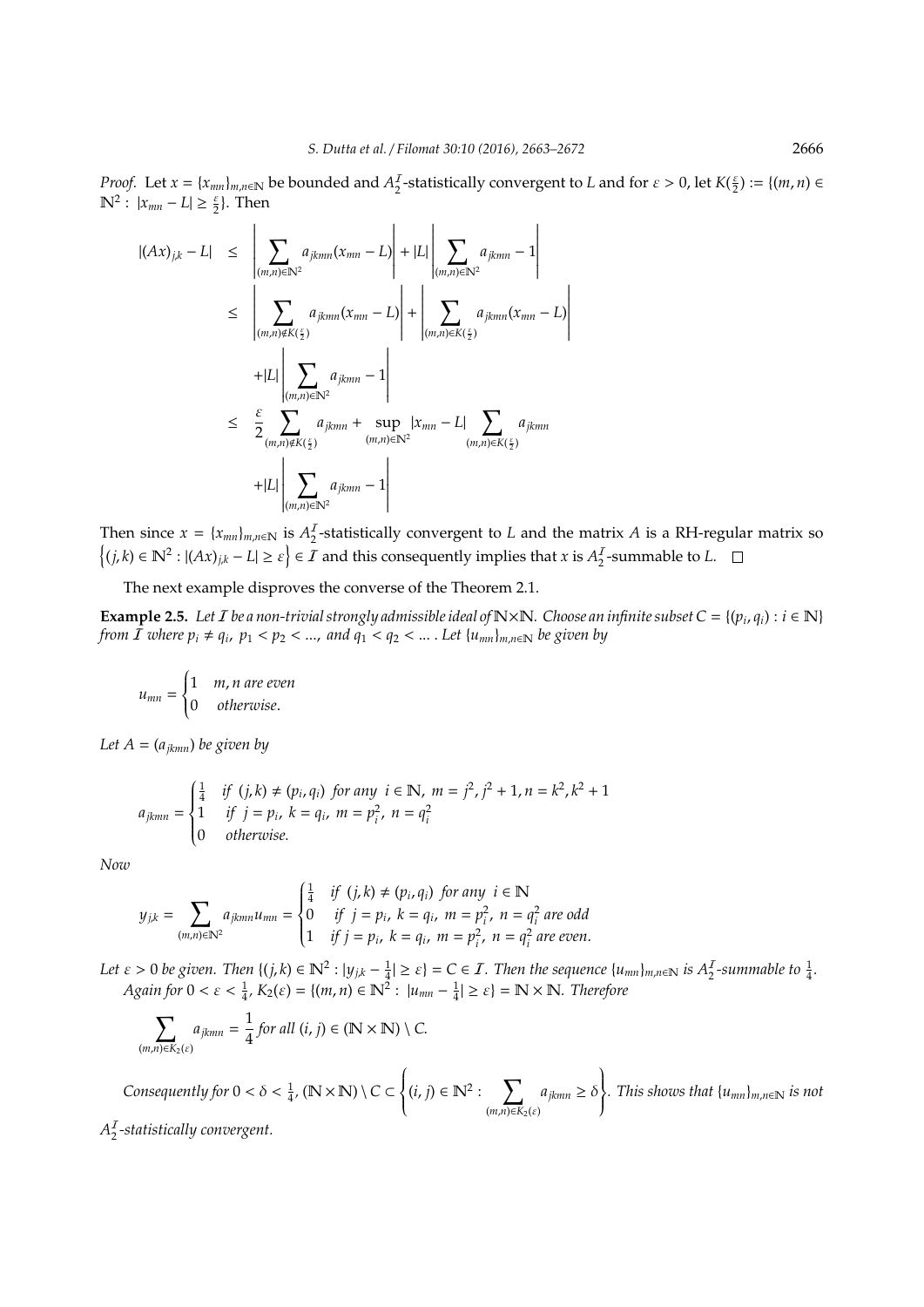We consider the set of all real valued continuous functions on any compact subset  $\mathcal K$  of the real two dimensional space. This space is endowed with the supremum norm  $||f|| = \sup |f(x, y)|, f \in C(K)$ . Through-(*x*,*y*)∈K

out the paper we will use the following test functions  $f_0(x, y) = 1$ ,  $f_1(x, y) = x$ ,  $f_2 = y$ ,  $f_3(x, y) = x^2 + y^2$ and we denote the value of *T f* at a point  $(u, v) \in K$  by *T*(*f*; *u*, *v*).

Now we establish the Korovkin type approximation theorem by using *A* I  $\frac{1}{2}$ -summability method.

**Theorem 2.6.** Let  $A = (a_{jkmn})$  be a nonnegative RH-regular summability matrix and  $\{T_{mn}\}_{m,n\in\mathbb{N}}$  be a sequence of *positive linear operators from*  $C(K)$  *into*  $C(K)$ *. Then for any f*  $\in C(K)$ *,* 

$$
\mathcal{I}_2\text{-}\lim_{j,k} \|\sum_{(m,n)\in\mathbb{N}^2} a_{jkmn} T_{mn}(f) - f\| = 0
$$
\n(1)

*is satisfied if the following hold*

$$
\mathcal{I}_2\text{-}\lim_{j,k} \|\sum_{(m,n)\in\mathbb{N}^2} a_{jkmn}T_{mn}(f_i) - f_i\| = 0, \ i = 0, 1, 2, 3. \tag{2}
$$

*Proof.* Assume that (2) holds. Let  $f \in C(K)$ . Our objective is to show that for given  $\varepsilon > 0$  there exist constants  $C_0$ ,  $C_1$ ,  $C_2$ ,  $C_4$  (depending on  $\varepsilon > 0$ ) such that

$$
\|\sum_{(m,n)\in\mathbb{N}^2} a_{jkmn}T_{mn}(f) - f\| \leq \varepsilon + \sum_{i=0}^3 C_i \|\sum_{(m,n)\in\mathbb{N}^2} a_{jkmn}T_{mn}(f_i) - f_i\|.
$$

If this is done then our hypothesis implies that for any  $\delta > 0$ ,

$$
\left\{ (j,k) \in \mathbb{N}^2 : ||\sum_{(m,n)\in\mathbb{N}^2} a_{jkmn} T_{mn}(f) - f|| \ge \delta \right\} \in \mathcal{I}.
$$

Let *f* ∈ *C*(**K**). Since *f* is continuous on the compact set **K**, so  $|f(x, y)|$  ≤ *M* where *M* =  $||f||$ . Also since *f* is continuous on K then for every  $\varepsilon > 0$  there exists a number  $\delta > 0$  such that  $|f(x, y) - f(u, v)| < \varepsilon$  for all  $(x, y) \in \mathcal{K}$  satisfying  $|x - u| < \delta$  and  $|v - y| < \delta$ . Hence we get  $|f(x, y) - f(u, v)| < \varepsilon + \frac{2M}{\delta^2} \left\{ (x - u)^2 + (y - v)^2 \right\}$ .

Since each *T*<sub>*mn*</sub> is a positive linear operator then we have for each  $(u, v) \in K$ ,  $\bm{\nabla}$ (*m*,*n*)∈N<sup>2</sup> *ajkmnTmn*(*f*; *u*, *v*) −

$$
f(u, v) \le \sum_{(m,n)\in\mathbb{N}^2} a_{jkmn} T_{mn}(|f(x, y) - f(u, v)|; u, v) \n+ |f(u, v)| \sum_{(m,n)\in\mathbb{N}^2} a_{jkmn} T_{mn}(f_0; u, v) - f_0(u, v)| \n\le \sum_{(m,n)\in\mathbb{N}^2} a_{jkmn} T_{mn} \left( \varepsilon + \frac{2M}{\delta^2} \left\{ (x - u)^2 + (y - v)^2 \right\}; u, v \right) \n+ M \Big| \sum_{(m,n)\in\mathbb{N}^2} a_{jkmn} T_{mn}(f_0; u, v) - f_0(u, v) \Big| \n\le \varepsilon + \left( \varepsilon + M + \frac{2M}{\delta^2} (E^2 + F^2) \right) \Big| \sum_{(m,n)\in\mathbb{N}^2} a_{jkmn} T_{mn}(f_0; u, v) - f_0(u, v) \Big| \n+ \frac{2M}{\delta^2} \Big| \sum_{(m,n)\in\mathbb{N}^2} a_{jkmn} T_{mn}(f_3; u, v) - f_3(u, v) \Big| \n+ \frac{4ME}{\delta^2} \Big| \sum_{(m,n)\in\mathbb{N}^2} a_{jkmn} T_{mn}(f_1; u, v) - f_1(u, v) \Big|
$$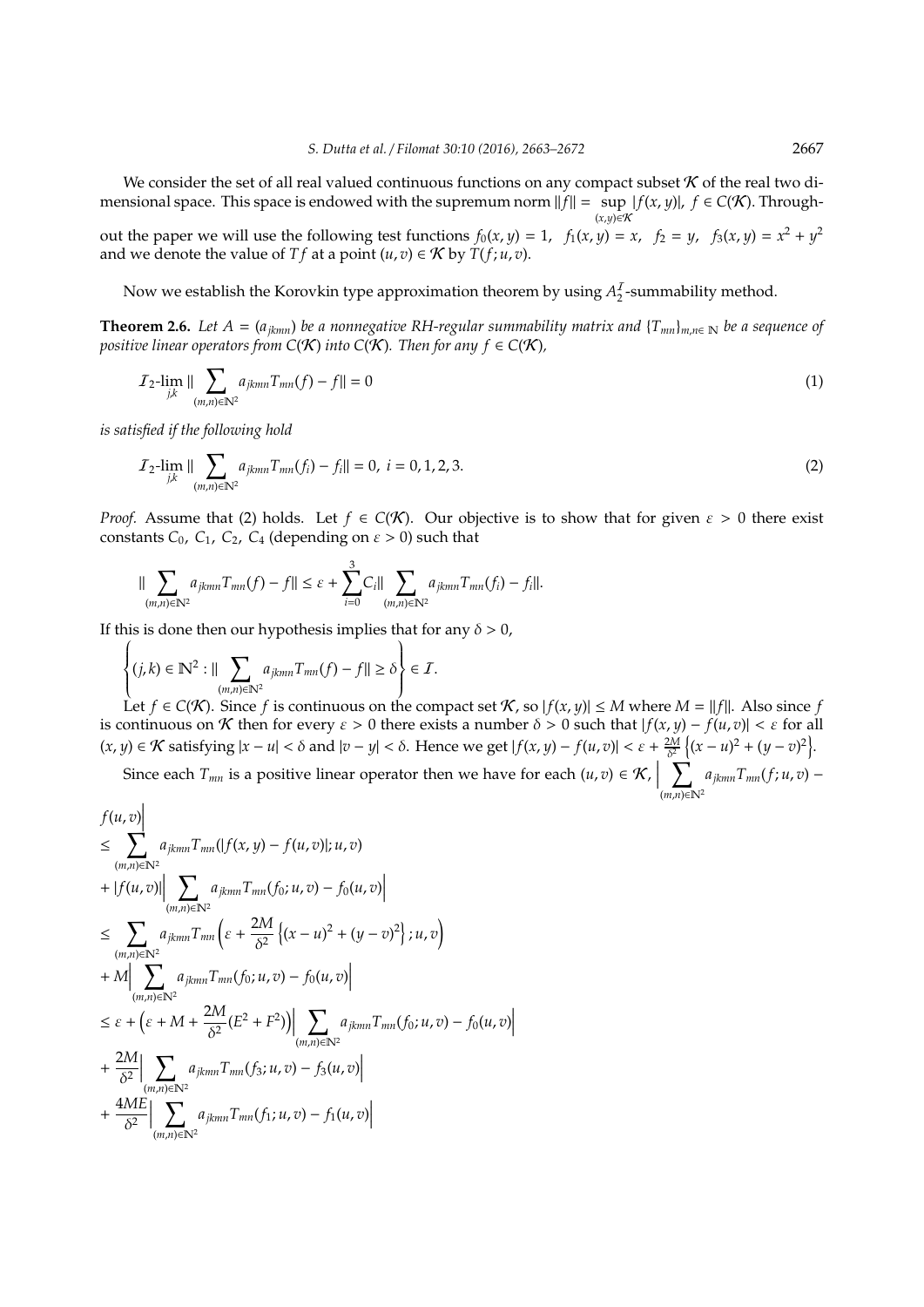$$
+\frac{4MF}{\delta^2} \Big| \sum_{\substack{(m,n)\in \mathbb{N}^2\\ \text{where } E \text{ = } \max_{\mathcal{K}} |x| \text{ and } F = \max_{\mathcal{K}} |y|}} a_{jkmn} T_{mn}(f_2; u, v) - f_2(u, v) \Big|
$$

Taking supremum over  $(u, v) \in \mathcal{K}$ 

$$
\|\sum_{(m,n)\in\mathbb{N}^2} a_{jkmn}T_{mn}(f) - f\| \leq \varepsilon + \sum_{i=0}^3 C_i \|\sum_{(m,n)\in\mathbb{N}^2} a_{jkmn}T_{mn}(f_i) - f_i\|
$$

where  $C_0 = \varepsilon + M + \frac{2M}{\delta^2} (E^2 + F^2)$ ,  $C_1 = \frac{4ME}{\delta^2}$ ,  $C_2 = \frac{4MF}{\delta^2}$ ,  $C_3 = \frac{2M}{\delta^2}$ . Hence

$$
\|\sum_{(m,n)\in\mathbb{N}^2} a_{jkmn}T_{mn}(f) - f\| \leq \varepsilon + C \left\{ \sum_{i=0}^3 \|\sum_{(m,n)\in\mathbb{N}^2} a_{jkmn}T_{mn}(f_i) - f_i\|\right\}
$$

where  $C = max\{C_0, C_1, C_2, C_3\}.$ 

J.

For a given  $\gamma > 0$ , choose  $\varepsilon < \gamma$ . Now let

$$
U = \left\{ (j,k) \in \mathbb{N}^2 : || \sum_{(m,n) \in \mathbb{N}^2} a_{jkmn} T_{mn}(f) - f|| \ge \gamma \right\},\,
$$

and

$$
U_i = \left\{ (j,k) \in \mathbb{N}^2 : || \sum_{(m,n) \in \mathbb{N}^2} a_{jkmn} T_{mn}(f_i) - f_i || \ge \frac{\gamma - \varepsilon}{4C} \right\}, \ i = 0, 1, 2, 3.
$$

It follows that  $U\subset \bigcup^3$ *i*=0 *U*<sup>*i*</sup>. By hypothesis each *U*<sup>*i*</sup> ∈ *I*, *i* = 0, 1, 2, 3 and consequently *U* ∈ *I* i.e.

$$
\left\{(j,k)\in\mathbb{N}^2:\|\sum_{(m,n)\in\mathbb{N}^2}a_{jkmn}T_{mn}(f)-f\|\geq\gamma\right\}\in\mathcal{I}.
$$

This completes the proof of the theorem.  $\square$ 

**Remark 2.7.** *We now show that our theorem is stronger than the statistical A-summable version [14] (and so the classical version). Let* I *be a non-trivial strongly admissible ideal of* N × N*. Choose an infinite subset*  $C = \{(p_i, q_i) : i \in \mathbb{N}\}\$  (where  $p_i \neq q_i$ ,  $p_1 < p_2 < ...$ , and  $q_1 < q_2 < ...$ ) from  $I \setminus I_d$  where  $I_d$  denotes the set of all *subsets of*  $\mathbb{N} \times \mathbb{N}$  *with natural density zero. Let*  $\{u_{mn}\}_{m,n \in \mathbb{N}}$  *be given by* 

$$
u_{mn} = \begin{cases} 1 & \text{if } m, n \text{ are even} \\ 0 & \text{otherwise.} \end{cases}
$$

*Let*  $A = (a_{jkmn})$  *be given by* 

$$
a_{jkmn} = \begin{cases} 1 & \text{if } j = p_i, k = q_i, m = 2p_i, n = 2q_i \text{ for some } i \in \mathbb{N} \\ 1 & \text{if } (j,k) \neq (p_i, q_i), \text{ for any } i, m = 2j + 1, n = 2k + 1 \\ 0 & \text{otherwise.} \end{cases}
$$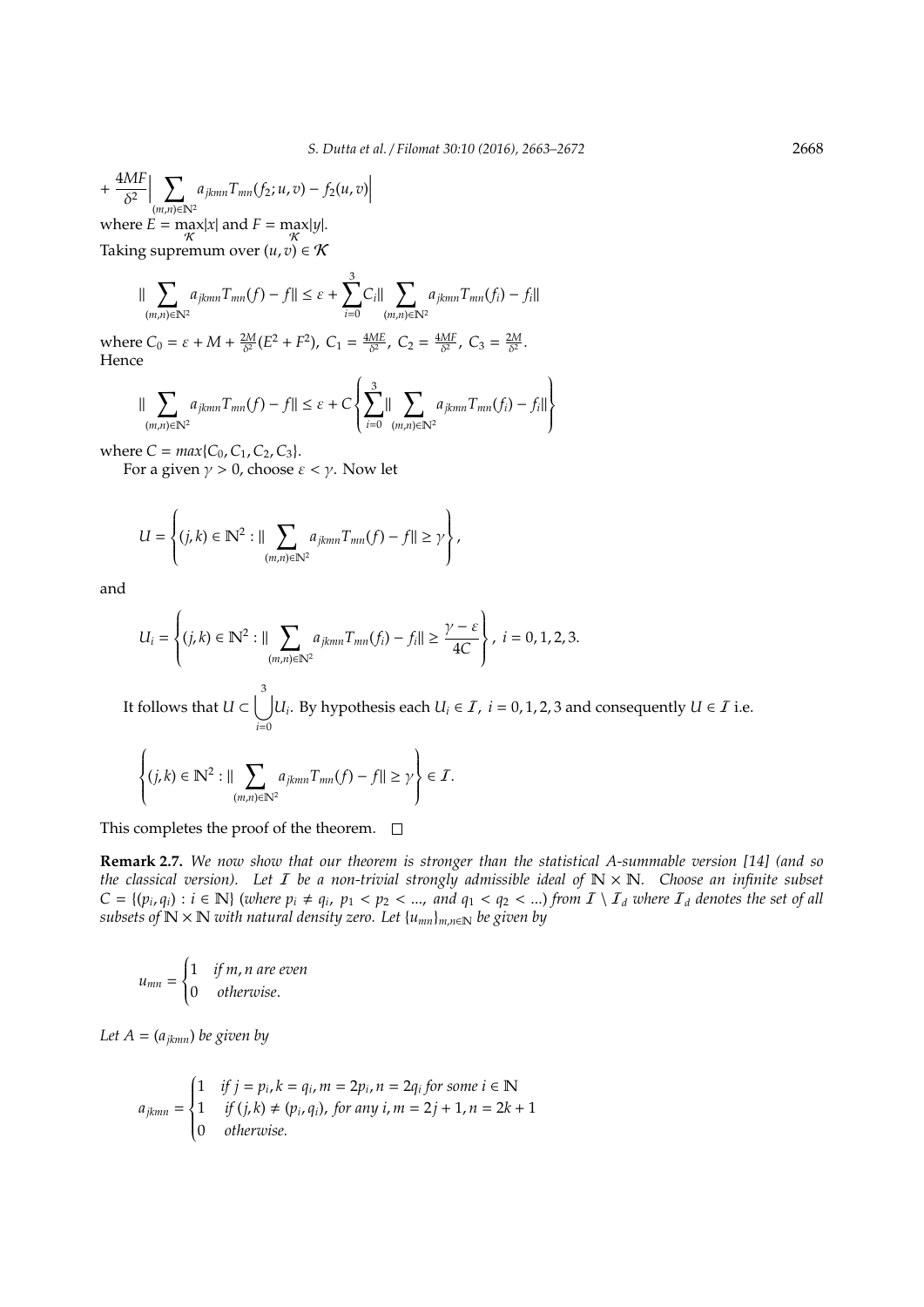*Now*

$$
y_{j,k} = \sum_{(m,n)\in\mathbb{N}^2} a_{jkmn} u_{mn} = \begin{cases} 1 & \text{if } j = p_i, k = q_i \text{ for some } i \in \mathbb{N} \\ 0 & \text{if } (j,k) \neq (p_i, q_i), \text{ for any } i \in \mathbb{N}. \end{cases}
$$

Let  $\varepsilon > 0$  be given. Then  $\{(j,k) \in \mathbb{N}^2 : |y_{jk} - 0| \ge \varepsilon\} = C \in I$ . Then the sequence  $\{u_{mn}\}_{m,n \in \mathbb{N}}$  is  $A_2^I$ -summable to 0. *Evidently this sequence is not statistically A-summable to* 0*.*

*Let*  $K = [0, 1] \times [0, 1]$ . Now we consider the double sequence  $\{T_{mn}\}_{m,n \in \mathbb{N}}$  of positive linear operators defined by  $T_{mn}(f; x, y) = (1 + u_{mn})B_{mn}(f; x, y)$  where  ${B_{mn}}_{m,n \in \mathbb{N}}$  are the Berstein Polynomial of the two variables defined on  $\sum_{i=1}^{m} \sum_{j=1}^{n} f\left(\frac{j}{n} \sum_{i=1}^{n} k\right) \left(m\right)$  $\left( n \right)$ 

$$
C(K) \text{ by } B_{mn}(f; x, y) = \sum_{j=0}^{\infty} \sum_{k=0}^{\infty} f\left(\frac{j}{m}, \frac{k}{n}\right) \binom{m}{j} x^j (1-x)^{m-j} \binom{n}{k} y^k (1-y)^{n-k}. \text{ Then observe that}
$$

 $T_{mn}(f_0; x, y) = (1 + u_{mn})f_0(x, y)$ 

$$
T_{mn}(f_1; x, y) = (1 + u_{mn})f_1(x, y),
$$
  
\n
$$
T_{mn}(f_2; x, y) = (1 + u_{mn})f_2(x, y),
$$
  
\n
$$
T_{mn}(f_3; x, y) = (1 + u_{mn})\left[f_3(x, y) + \frac{x - x^2}{m} + \frac{y - y^2}{n}\right]
$$

*Now as A is a nonnegative RH-regular summability matrix and*  $\{u_{mn}\}_{m,n\in\mathbb{N}}$  *<i>is A*<sub>2</sub>-summable to 0 then for any  $\varepsilon > 0$ ,

1 .

$$
\left\{ (j,k) \in \mathbb{N}^2 : ||\sum_{(m,n)\in\mathbb{N}^2} a_{jkmn} T_{mn}(f_i) - f_i|| \ge \varepsilon \right\} \in \mathcal{I}, i = 0, 1, 2, 3.
$$
  
Therefore by previous theorem  

$$
\left\{ (j,k) \in \mathbb{N}^2 : ||\sum_{jkmn} a_{jkmn} T_{mn}(f) - f|| \ge \varepsilon \right\} \in \mathcal{I}.
$$

$$
\sum_{(m,n)\in\mathbb{N}^2} \sum_{n=1}^{\infty} \sum_{n=1}^{\infty} \sum_{n=1}^{\infty} \sum_{n=1}^{\infty} \sum_{n=1}^{\infty} \sum_{n=1}^{\infty} \sum_{n=1}^{\infty} \sum_{n=1}^{\infty} \sum_{n=1}^{\infty} \sum_{n=1}^{\infty} \sum_{n=1}^{\infty} \sum_{n=1}^{\infty} \sum_{n=1}^{\infty} \sum_{n=1}^{\infty} \sum_{n=1}^{\infty} \sum_{n=1}^{\infty} \sum_{n=1}^{\infty} \sum_{n=1}^{\infty} \sum_{n=1}^{\infty} \sum_{n=1}^{\infty} \sum_{n=1}^{\infty} \sum_{n=1}^{\infty} \sum_{n=1}^{\infty} \sum_{n=1}^{\infty} \sum_{n=1}^{\infty} \sum_{n=1}^{\infty} \sum_{n=1}^{\infty} \sum_{n=1}^{\infty} \sum_{n=1}^{\infty} \sum_{n=1}^{\infty} \sum_{n=1}^{\infty} \sum_{n=1}^{\infty} \sum_{n=1}^{\infty} \sum_{n=1}^{\infty} \sum_{n=1}^{\infty} \sum_{n=1}^{\infty} \sum_{n=1}^{\infty} \sum_{n=1}^{\infty} \sum_{n=1}^{\infty} \sum_{n=1}^{\infty} \sum_{n=1}^{\infty} \sum_{n=1}^{\infty} \sum_{n=1}^{\infty} \sum_{n=1}^{\infty} \sum_{n=1}^{\infty} \sum_{n=1}^{\infty} \sum_{n=1}^{\infty} \sum_{n=1}^{\infty} \sum_{n=1}^{\infty} \sum_{n=1}^{\infty} \sum_{n=1}^{\infty} \sum_{n=1}^{\infty} \sum_{n=1}^{\infty} \sum_{n=1}^{\infty} \sum_{n=1}^{\infty} \sum_{n=1}^{\infty} \sum_{n=1}^{\infty} \sum_{n=1}^{\infty} \sum_{n=1}^{\infty} \sum_{n=1}^{\infty} \sum_{n=1}^{\infty} \sum_{n=1}^{\infty
$$

*but the classical version and statistical A-summable version of the previous theorem do not work for the operator defined above.*

#### **3.** Rate of  $A_2^I$ **2 -summability**

In this section we present a way to compute the rate of  $A_2^I$ 2 -summability methods of positive linear operators using the modulus of continuity in Theorem 2.2. Let  $\tilde{f} \in C(\mathcal{K})$ . Then the modulus of continuity for  $\delta > 0$  is given by

$$
w(f; \delta) = \sup\{|f(x, y) - f(u, v)| : (u, v), (x, y) \in \mathcal{K}, \sqrt{(x - u)^2 + (y - v)^2} \le \delta\}.
$$

**Theorem 3.1.** Let  ${T_{mn}}_{m,n \in \mathbb{N}}$  be a sequence of positive linear operators from C(K) into C(K). Let  $A = (a_{ikmn})$  be a *nonnegative RH-regular summability matrix. Assume that the following conditions hold*

$$
(i) \mathcal{I}_2 - \lim_{j,k} \|\sum_{(m,n)\in\mathbb{N}^2} a_{jkmn} T_{mn}(f_0) - f_0\| = 0,
$$
  
\n
$$
(ii) \mathcal{I}_2 - \lim_{j,k} w(f, \delta) = 0 \text{ where } \delta := \delta_{(j,k)} = \sqrt{\|\sum_{(m,n)\in\mathbb{N}^2} a_{jkmn} T_{mn}(\psi)\|} \text{ with } \psi(x, y) = (x - u)^2 + (y - v)^2. \text{ Then}
$$
  
\n
$$
\mathcal{I}_2 - \lim_{j,k} \|\sum_{(m,n)\in\mathbb{N}^2} a_{jkmn} T_{mn}(f) - f\| = 0
$$

*for any*  $f \in C(K)$ *.*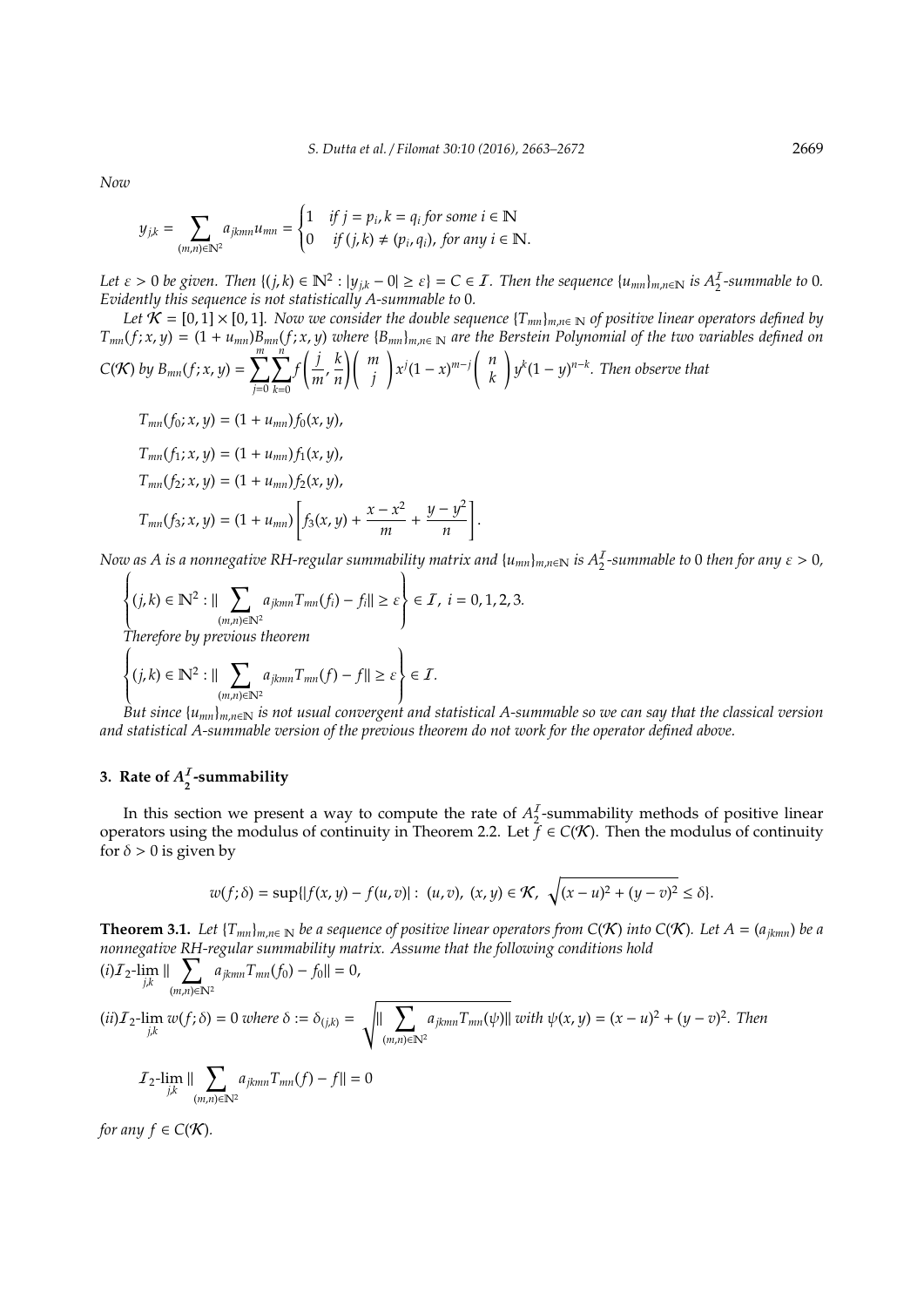*Proof.* Let  $(u, v) \in K$  and  $f \in C(K)$  be fixed. Then for all  $(m, n) \in \mathbb{N}^2$  and any  $\delta > 0$  we have

$$
\left| \sum_{(m,n)\in\mathbb{N}^2} a_{jkmn} T_{mn}(f;u,v) - f(u,v) \right| \leq \sum_{(m,n)\in\mathbb{N}^2} a_{jkmn} T_{mn}(|f(x,y) - f(u,v)|;u,v) \n+|f(u,v)| \left| \sum_{(m,n)\in\mathbb{N}^2} a_{jkmn} T_{mn}(f_0;u,v) - f_0(u,v) \right| \n\leq w(f; \delta) \sum_{(m,n)\in\mathbb{N}^2} a_{jkmn} T_{mn} \left( 1 + \frac{\sqrt{(x-u)^2 + (y-v)^2}}{\delta};u,v \right) \n+||f|| \left| \sum_{(m,n)\in\mathbb{N}^2} a_{jkmn} T_{mn}(f_0;u,v) - f_0(u,v) \right| \n\leq w(f; \delta) \sum_{(m,n)\in\mathbb{N}^2} a_{jkmn} T_{mn}(f_0;u,v) - w(f; \delta) f_0(u,v) \n+ w(f; \delta) + \frac{w(f; \delta)}{\delta^2} \sum_{(m,n)\in\mathbb{N}^2} a_{jkmn} T_{mn}(f_0;u,v) - f_0(u,v) \right| \n+||f|| \left| \sum_{(m,n)\in\mathbb{N}^2} a_{jkmn} T_{mn}(f_0;u,v) - f_0(u,v) \right| \n\leq w(f; \delta) \left| \sum_{(m,n)\in\mathbb{N}^2} a_{jkmn} T_{mn}(f_0;u,v) - f_0(u,v) \right| + w(f; \delta) \n+ \frac{w(f; \delta)}{\delta^2} \left| \sum_{(m,n)\in\mathbb{N}^2} a_{jkmn} T_{mn}(f_0;u,v) - f_0(u,v) \right| \n+||f|| \left| \sum_{(m,n)\in\mathbb{N}^2} a_{jkmn} T_{mn}(f_0;u,v) - f_0(u,v) \right|.
$$

Taking supremum over  $(u, v) \in K$ 

 $\overline{\phantom{a}}$ 

$$
\| \sum_{(m,n)\in \mathbb{N}^2} a_{jkmn} T_{mn}(f) - f \| \leq w(f; \delta) \| \sum_{(m,n)\in \mathbb{N}^2} a_{jkmn} T_{mn}(f_0) - f_0 \|
$$
  
+
$$
+ w(f; \delta) + \frac{w(f; \delta)}{\delta^2} \| \sum_{(m,n)\in \mathbb{N}^2} a_{jkmn} T_{mn}(\psi) \|
$$
  
+
$$
+ \|f\| \| \sum_{(m,n)\in \mathbb{N}^2} a_{jkmn} T_{mn}(f_0) - f_0 \|.
$$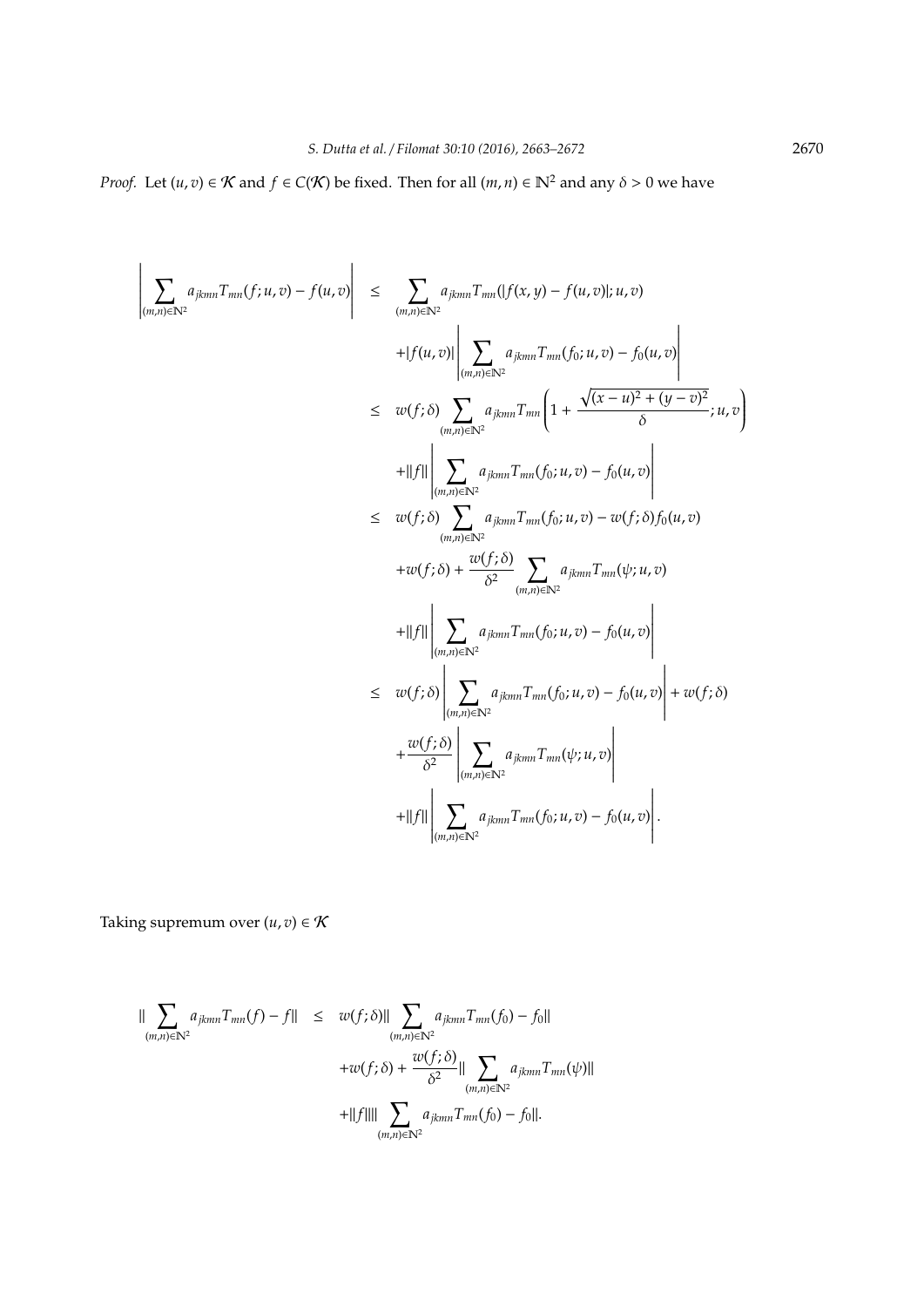If we take 
$$
\delta := \delta_{(j,k)} = \sqrt{\|\sum_{(m,n)\in\mathbb{N}^2} a_{jkmn} T_{mn}(\psi)\|}
$$
 then  
\n
$$
\|\sum_{(m,n)\in\mathbb{N}^2} a_{jkmn} T_{mn}(f) - f\| \le w(f; \delta_{(j,k)})\|\sum_{(m,n)\in\mathbb{N}^2} a_{jkmn} T_{mn}(f_0) - f_0\| + 2w(f; \delta_{(j,k)}) + \|f\|\|\sum_{(m,n)\in\mathbb{N}^2} a_{jkmn} T_{mn}(f_0) - f_0\|
$$
\n
$$
\le M\{w(f; \delta_{(j,k)})\|\sum_{(m,n)\in\mathbb{N}^2} a_{jkmn} T_{mn}(f_0) - f_0\| + w(f; \delta_{(j,k)}) + \|\sum_{(m,n)\in\mathbb{N}^2} a_{jkmn} T_{mn}(f_0) - f_0\|\}
$$

where  $M = max\{2, ||f||\}$ . Let  $\mu > 0$  be given. Now consider the following sets

$$
U = \left\{ (j,k) \in \mathbb{N}^2 : || \sum_{(m,n) \in \mathbb{N}^2} a_{jkmn} T_{mn}(f) - f|| \ge \mu \right\},\
$$

$$
U_1 = \left\{ (j,k) \in \mathbb{N}^2 : w(f; \delta_{(j,k)}) \ge \frac{\mu}{3M} \right\},\
$$

$$
U_2 = \left\{ (j,k) \in \mathbb{N}^2 : || \sum_{(m,n) \in \mathbb{N}^2} a_{jkmn} T_{mn}(f_0) - f_0|| \ge \frac{\mu}{3M} \right\},\
$$

$$
U_3 = \left\{ (j,k) \in \mathbb{N}^2 : w(f; \delta_{(j,k)}) || \sum_{(m,n) \in \mathbb{N}^2} a_{jkmn} T_{mn}(f_0) - f_0|| \ge \frac{\mu}{3M} \right\}.
$$

Therefore  $U \subset U_1 \cup U_2 \cup U_3$ . Also define  $U_3' = \{(j,k) \in \mathbb{N}^2 : w(f; \delta_{(j,k)}) \geq \sqrt{\frac{\mu}{3\lambda}}\}$  $\frac{\mu}{3M}$  and  $U_3^{\prime\prime} = \{(j,k) \in \mathbb{N}^2 :$  $a_{jkmn}T_{mn}(f_0) - f_0 \leq \sqrt{\frac{\mu}{2\lambda}}$ 

 $\| \nabla$ (*m*,*n*)∈N<sup>2</sup> 3*M* }. Hence *U* ⊂ *U*<sub>1</sub> ∪ *U*<sub>2</sub> ∪ *U*<sub>3</sub><sup>''</sup> ∪ *U*<sub>3</sub><sup>''</sup>. Now *U*<sub>1</sub>, *U*<sub>2</sub>, *U*<sub>3</sub><sup>'</sup>, *U*<sub>3</sub><sup>''</sup> belong to *I*. So

*U* is also belong to *I*. Therefore  $I_2$ -lim  $\| \nabla$ (*m*,*n*)∈N<sup>2</sup>  $a_{jkmn}T_{mn}(f) - f|| = 0$ . This completes the proof.

### **References**

- [1] Aliprantis C D and Burkinshaw O, Principles of real analysis (Academic Press), New York, (1998)
- [2] Anastassiou G A and Duman O, Towards Intelligent Modeling: Statistical Approximation Theory (Intelligent System Reference Library 14 Springer-Verlag Berlin Heidelberg) (2011)
- [3] Belen C, Mursaleen M and Yildirim M, Statistical *A*-summability of Double Sequences and A Korovkin type approximation theorem, Bull. Korean Math. Soc. 49 (4) (2012) 851–861
- [4] Boccuto A, Dimitriou X and Papanastassiou N, Some versions of limit and Dieudonne-type theorems with respect to filter convergence for  $(\ell)$ -group-valued measures, Cent. Eur. J. Math. 9 (6) (2011) 1298–1311
- [5] Boccuto A, Dimitriou X and Papanastassiou N, Brooks-Jewett-type theorems for the pointwise ideal convergence of measures with values in  $(\ell)$ -groups, Tatra Mt. Math. Publ. 49 (2011) 17–26
- [6] Boccuto A, Dimitriou X and Papanastassiou N, Basic matrix theorems for *I*-convergence in  $(\ell)$ -groups, Math. Slovaca 62 (5) (2012) 885–908
- [7] Bojanic R and Khan M K, Summability of Hermite-Fejér interpolation for functions of bounded variation, J. Natur. Sci. Math. 32 (1) (1992) 5–10
- [8] Connor J, The Statistical and strong *p*-Cesaro convergence of sequences, Analysis 8 (1988) 47–63
- [9] Connor J, On strong matrix summability with respect to a modulus and statistical convergence, Canad. Math. Bull. 32 (1989) 194–198
- [10] Das P, Kostyrko P, Wilczyński W and Malik P,  $I$  and  $I^*$ -convergence of double sequences, Math. Slovaca 58 (5) (2008) 605–620
- [11] Das P, Savas E and Ghosal S K, On generalizations of certain summability methods using ideals, Appl. Math. Lett. 24 (2011) 1509– 1514
- [12] Demirci K, Strong *A*-summabilty and *A*-statistical convergence, Indian J. Pure Appl. Math. 27 (1996) 589–593
- [13] Demirci K and Dirik F, A Korovkin type approximation theorem for double sequences of positive linear operators of two variables in *A*-statistical sense, Bull. Korean Math. Soc. 47 (4) (2010) 825–837